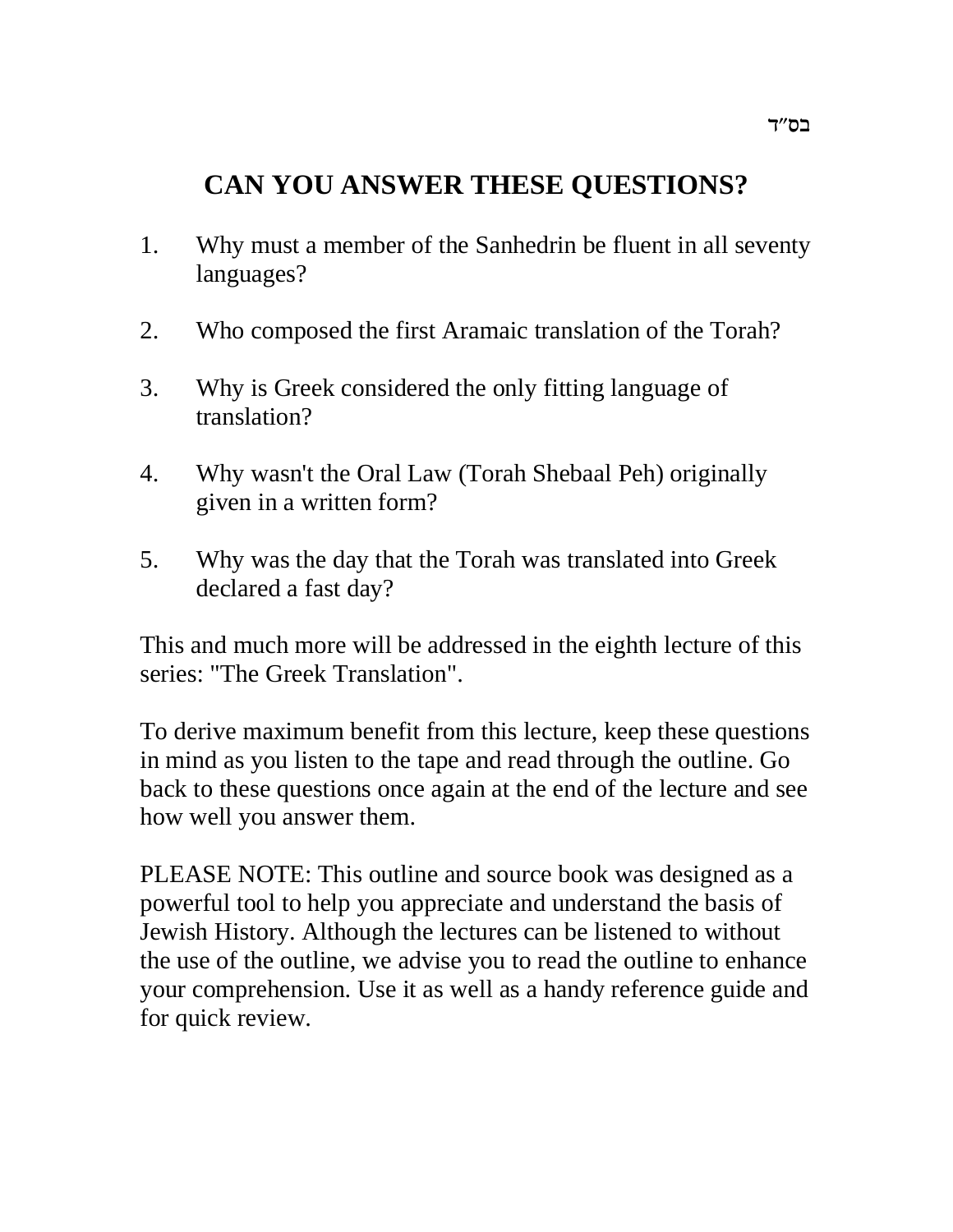### THE EPIC OF THE ETERNAL PEOPLE Presented by Rabbi Shmuel Irons

#### Series I Lecture #8

# THE GREEK TRANSLATION

I. Translators and Linguists

A.

# והם לא ידעוּ כי שמע יוֹסף כי המליץ בינוֹתם. בראשית מב:כג

And they didn't realize that Yosef understood them because the translator was communicating between them. **Beraishis 42:23**

המליץ. זה מנשה בנוֹ. רשׁ"י שם בראשית רבה צא:ח  $\,$ 

The Translator refers to Manasheh, Yosef's son. **Rashi ibid. Midrash Beraishis Rabah 91:8**

B.

אמר רבי יוֹחנן אין מוֹשׁיבין בסנהדרין אלא בעלי חכמה בעלי מראה בעלי קוֹמה בעלי זקנה .<br>בעלי כשפים ויודעים שבעים לשון שלא תהא סנהדרין שומעת מפי המתורגמן. סנהדרין יז

Rabbi Yochanan said that we only place onto the Sanhedrin those that are wise, handsome, tall, elderly, versed in witchcraft, and versed in all seventy languages so that the Sanhedrin would be able to hear testimony directly without the aid of a translator. **Sanhedrin 17a**

C.

בימים ההם ומרדכי יוֹשׁב בשׁער המלך קצף בגתן ותרשׁ שני סריסי המלך משוֹמרי הסף ויבקשו לשלח יד במלך אחשורש. ויודע הדבר למרדכי ויגד הדבר לאסתר המלכה ותאמר אסתר למלך בשם מרדכי. ויבקש הדבר וימצא ויתלו שניהם על עץ ויכתב בספר דברי הימים לפני המלך. אסתר ב:כא–כג

In those days, while Mordechai was sitting at the King's gate two of the King's chamberlains who were assigned as watchers of his doorway, Bigson and Teresh, became angry at the King and plotted to kill him. The plan became known to Mordechai and he related it to Esther. Esther in turn related it to the King. The matter was investigated and found to be correct; they (Bigson and Teresh) were both hanged on a wooden pole (or crucifix) and the account of the incident was recorded in the chronicles which were kept near the King. **Esther 2:21-23**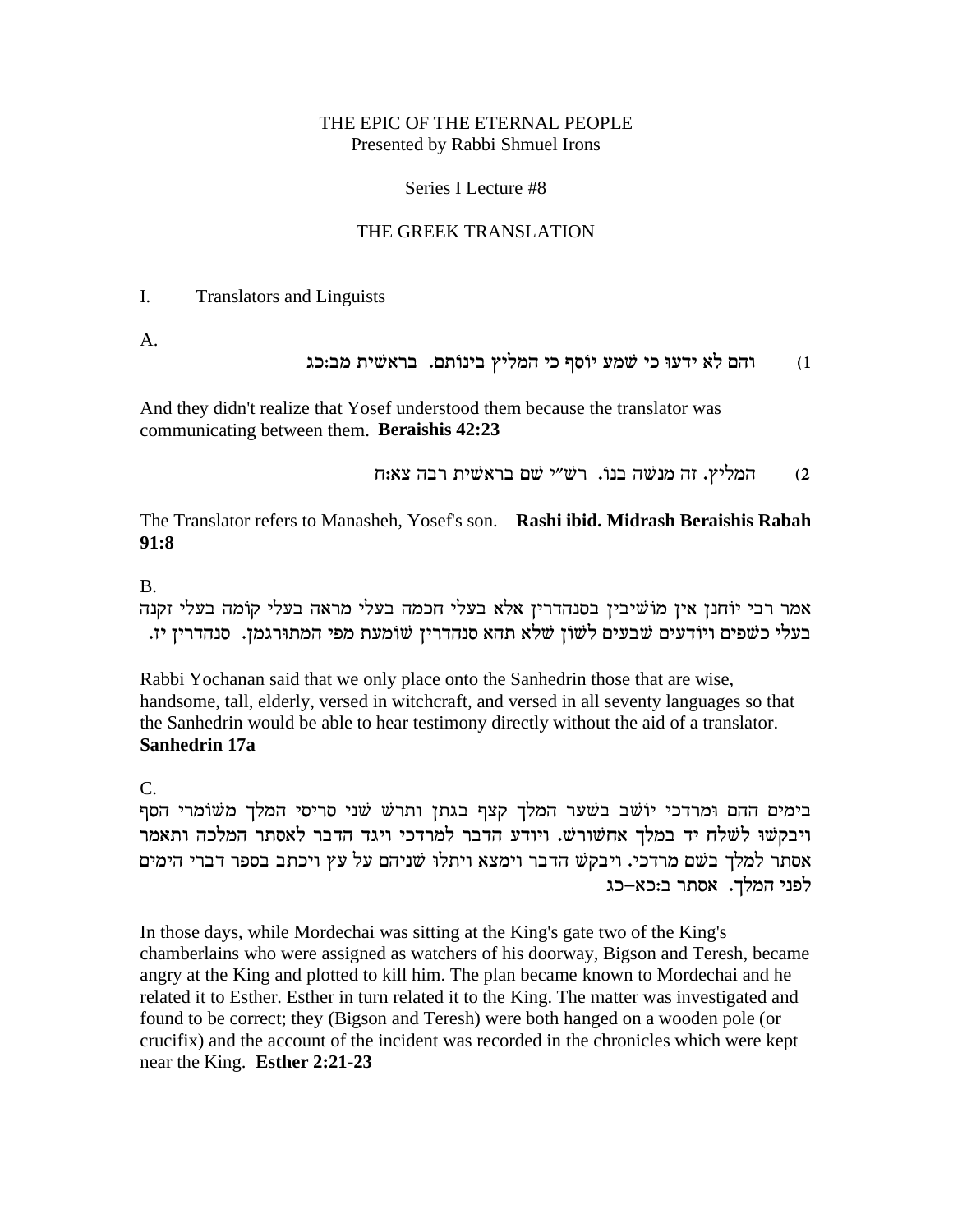# D.

אמר רבי יוֹחנן בגתן ותרשׁ שני טרסיים היו והיו מספרים בלשוֹן טוּרסי ... והן לא היו יוֹדעין : כי מרדכי מיוֹשׁבי לשׁכת הגזית היה והיה יוֹדע שׁבעים לֹשוֹן. מגילה יג

Rabbi Yochanan said that Bigson and Teresh were two Tursians and spoke in Tursi ... They didn't realize, though, that Mordechai was a member of the Sanhedrin and understood all seventy languages. **Megilla 13b**

# II. Targum

A.

אמר רב איקא בר אבין אמר רב חננל אמר רב מאי דכתיב (נחמיה ח:ח) ויקראוּ בספר בתורת האלקים מפורש ושום שכל ויבינו במקרא. מפורש זה תרגום ושום שכל אלו הפסוקים ויבינו במקרא אלו פיסקי טעמים ואמרי לה אלו המסורות. נדרים לז:

Rav Ika bar Avin said that Rav Chananel said in the name of Rav the following: What is meant by the verse "And they read (under the auspices of Ezra) in the Torah of Hashem clearly, and gave the sense, and caused them to understand the reading" (Nehemia 8:8)? (He answered that the word) "clearly" refers to Targum (the Aramaic translation), and (the term) "gave the sense" refers to sentence structure, and (the term) "caused them to understand the reading" refers to the cantillation: there are those that say that it refers to the exact spellings. **Nedarim 37b**

# B.

אמר רב ירמיה ואיתימא רבי חייא בר אבא תרגום של תורה אונקלס הגר אמרו מפי רבי .b אליעזר ורבי יהוֹשׁע... והא (עזרא אמרוֹ)? שׁכחוּם וחזר ויסדוּם. מגילה ג

Rav Yermiah and some say Rabbi Chiah bar Aba said the following: The Targum (the Aramaic translation of the Torah) was composed by Onkelus the convert under the auspices of Rabbi Eliezer and Rabbi Yehoshuah... An objection was raised that it was already extant at the time of Ezra. The Talmud answers that the original translation had not been faithfully preserved. Onkelus reconstructed the original. **Megillah 3a**

C.

ו) רבי ירמיה בשם רבי חייא בר בא תירגם עקילס הגר התורה לפני רבי אליעזר ולפני רבי יהוֹשׁע וקילסוּ אוֹתוֹ. ואמרוּ לוֹ יפיפית מבני אדם. ירוּשׁלמי מגילה אּ:ט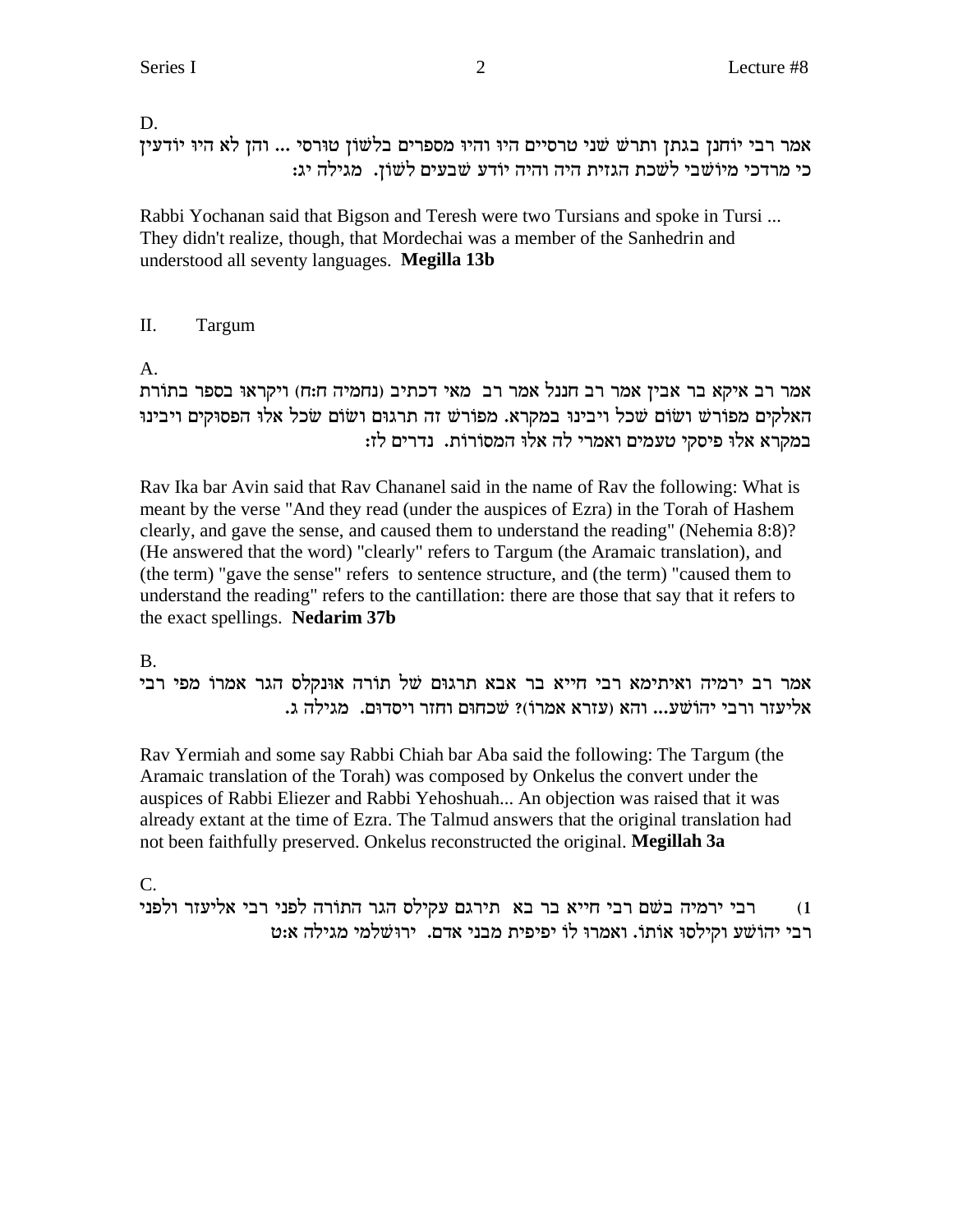Rabbi Yermiah said in the name of Rabbi Chia Bar Bo that Aqillas the convert translated ("Tirgam") the Torah (into Greek) in the presence of Rabbi Eliezer and Rabbe Yehoshuah and they praised it. They said to him that it was a fulfillment of the verse " You are (refering to the Greek translation) more beautiful than the rest of (the works of) humanity." **Talmud Yerushalmi Megillah 1:9**

אמר רבי תנחום תירגם עקילס הדר הידור אילן שהוא גדל על פני המים. ירוּשׁלמי  $\,$ סוכה ג:ה

Rabbi Tanchum stated that Aqillas translated ("Tirgam") the word "hadar" (refering to Esrog) as "hydra" (Greek for water) meaning the fruit of the tree that grows on the face of the water (it needs much irrigation). **Talmud Yerushalmi Sucah 3:5**

# III. Translations and Substitutions

# A.

צין בין ספרים לתפילין ומזוזות אלא שהספרים נכתבין בכל לשון ותפילין ומזוזות (1 אינן נכתבות אלא אשורית. רבן שמעוֹן בן גמליאל אוֹמר אף בספרים לא התירוּ שיכתבוּ אלא יונית. מגילה ח:

The only difference between "Seforim" (parchment scrolls of Tanach) and "Mezuzos" and "Tefilin" is that Seforim can be written in any language and Mezuzos and Tefilin can only be written in "Ashuris" (Hebrew language and script). Raban Shimon ben Gamliel stated that the only alternate language that was allowed for Seforim was Greek. **Megillah 8b**

אמר רבי אבהו אמר רבי יוֹחנן הלכה כרבן שמעוֹן בן גמליאל. ואמר רבי אבהו אמר  $\,$ רבי יוֹחנן מ"ט דרשׁב"ג אמר קרא " יפת אלקים ליפת וישׁכן באהלי שם" דבריו של יפת יהיו באהלי שם. ואימא גומר ומגוג א"ר חייא בר אבא היינו טעמא דכתיב יפת אלקים ליפת יפיותו של יפת יהא באהלי שם. מגילה ט:

Rabbi Abahu said in the name of Rabbi Yochanan that the final Halachic ruling is like Raban Shimon ben Gamliel. What is the reasoning of Rabban Shimon ben Gamliel? It is based on the verse "G-d will expand Yefes (ancestor of the Greeks) and he will dwell in the tents of Shem (ancestor of the Jews) Braishis 9:27. It means that the words (language) of Yefes shall be in the tents of Shem (Bais Haknesses). The question is asked: How do we know that the verse refers to the Greeks? Perhaps it refers to other descendants of Yefes, for instance Gomer or Magog? Rabbi Chia bar Aba replied that the word "Yaft" meaning "expand" also means "beauty". Therefore the verse also implies that the most beautiful product of Yefes (the Greek language) shall dwell in Shem's tents. **Megillah 9b**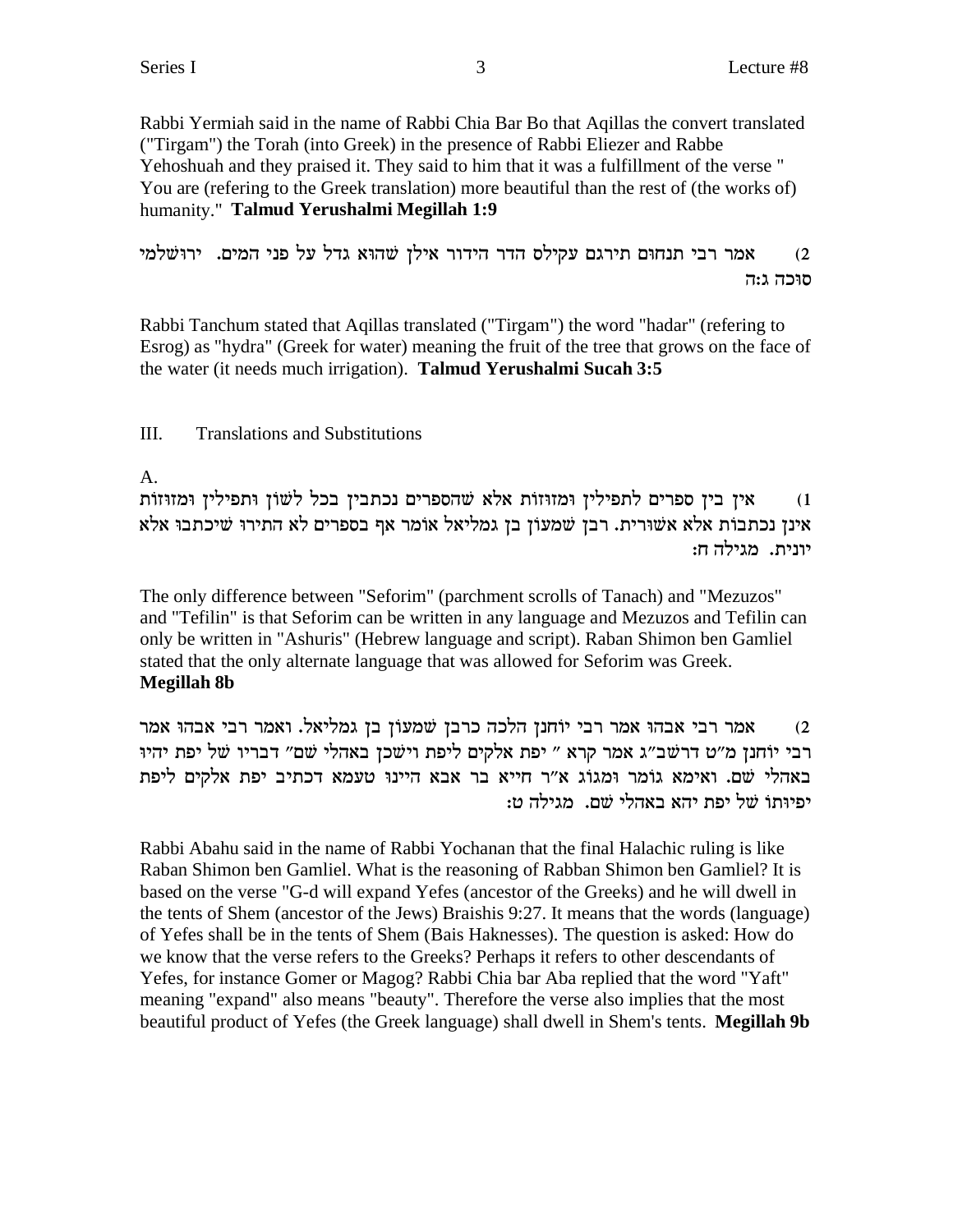B.

תני רבן שמעוֹן בן גמליאל אוֹמר אף בספרים לא התירוּ שיכתבוּ אלא יוונית. בדקוּ וּמצאוּ שאין התורה יכולה להתרגם כל צרכה אלא יוונית. ירושלמי מגילה אוט

We learned in a Braisah that Raban Shimon ben Gamliel said that only Greek was allowed as an alternative to the original language. After investigation it was discovered that only in Greek could the Torah be adequately translated. **Talmud Yerushalmi Megillah 1:9**

C.

.גיפטית לגיפטים עברית לעברים עילמית לעילמים יוונית ליוונים יצא. מגילה יח

If one reads a Megillah written in Egyptian to Egyptians, or in Hebrew to Hebrews, or in Elamite to Elamites, or in Greek to Greeks the listeners have fulfilled their obligation. **Megillah 18a**

D.

. רב וּשׁמוּאל דאמרי תרוייהוּ לעז יווני לכל כשר. מגילה יח

Rav and Shmuel jointly stated that a Megillah written in Greek is valid for anyone (whether he understands the language or not). **Megillah 18a**

V. The Days of Darkness

A.

...Fa EprziW xn`iW in Wi ...mda zFprzdl iE`xe EpizFa`l zFxv mda Erxi`W minid El` בח׳ בטבת נכתבוּה התוֹרה יונית בימי תלמי המלך והיה חשׁך בעוֹלם שׁלֹשה ימים. ■שׁוּלְחז ערוּך אוֹרח חיים תק״פ. מגילת תענית פרק בתרא

The following is a list of days in which tragedies occurred to our forefathers and it is therefore fitting and proper to observe them as fast days... there is an opinion that one is actually obligated to fast on these days... On the Eighth of Teves the Torah was translated into Greek in the days of Ptolemy King of Egypt. There was darkness in the world for three days. **Shulchan Aruch Orach Chaim 580. Megillas Taanis.**

B.

מעשה בה' זקנים שכתבו לתלמי המלך את התורה יונית והי' היוֹם קשה לישראל כיוֹם ל העגל שלא היתה התורה יכולה להתרגם כל צרכה. מסכת סופרים אז  $\omega$ 

There was an incident with five scholars who translated the Torah into Greek for Ptolmey the King (of Egypt). That day was considered as troublesome for the Jews as the day that the Golden Calf was made because the Torah cannot be adequately translated. **Maseches Soferim 1:7**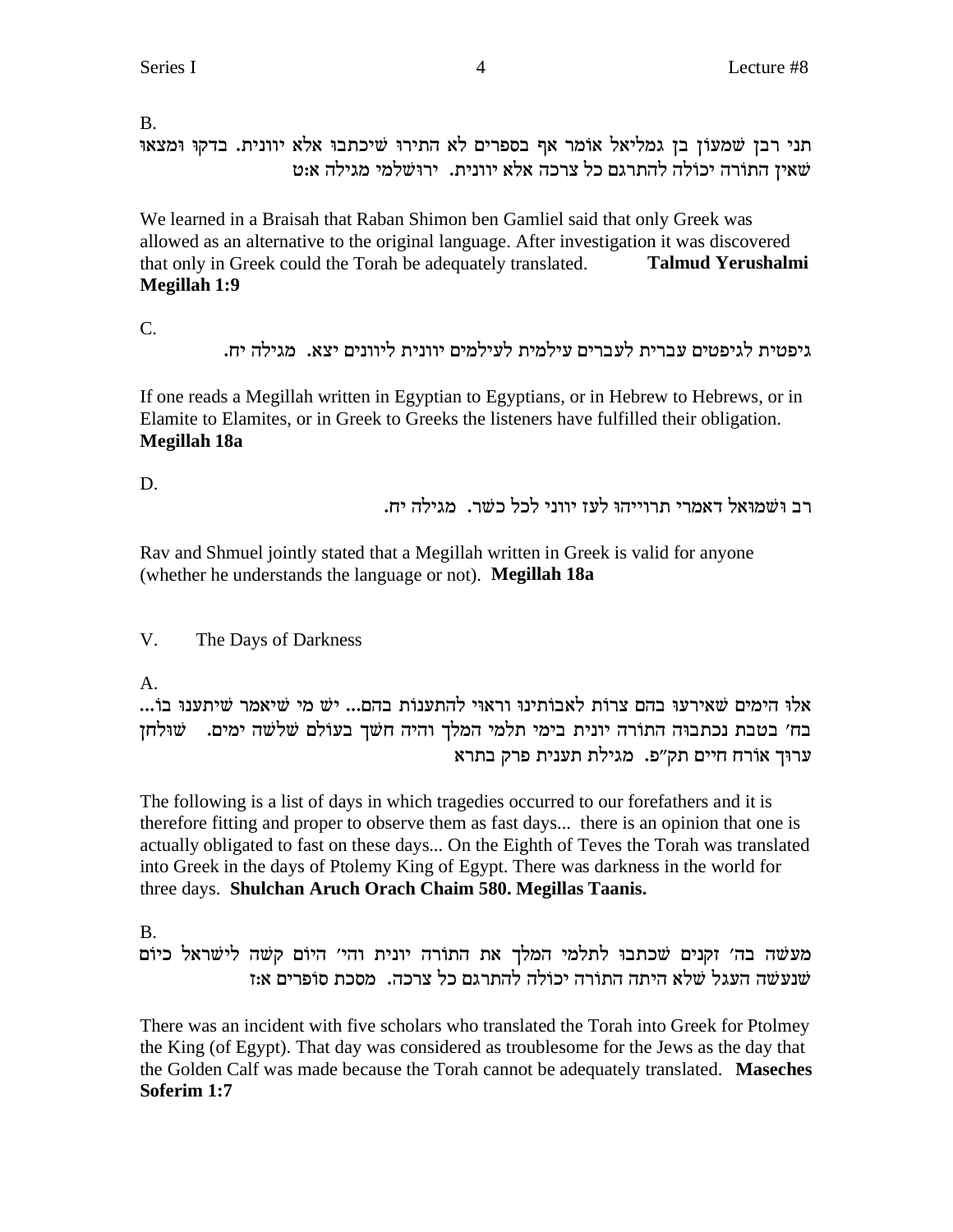C.

שוב מעשה בתלמי המלך שכנס ע"ב זקנים והוֹשיבם בשבעים ושנים בתים ולא גלה להם על מה כנסם נכנס לכל אחד ואחד מהם אמר להם כתבו לי תורת משה רבכם. נתן המקום עצה בלב כל אחד ואחד והסכימה דעתן לדעת אחת וכתבו לו תורה בפני עצמה. וי"ג דבר שינו בה. ואלוּ הן (בראשׁית) אלקים ברא בראשית . ויאמר אלקים אעשה אדם בצלם ובדמוּת. ויכל בשׁשי וישׁבוֹת בשׁביעי. זכר וּנקבה בראו. הבה ארדה ואכלה שם. ותשחק בקרוביה לאמר. כי באפם הרגו איש וברצונם עקרו אבוס. (שמות)ויקח משה את אשתו ואת בניו וירכיבם על נושׂאי אדם . ומושׁב בני ישׂראל אשׁר ישׁבו בארץ מצרים ובארץ כנען שלשים שנה וארבע מאות שנה. ואל זאטוטי בני ישראל לא שלח ידו. (במדבר)לא חמד אחד מהם נשאתי.(ויקרא) את צעירת הרגלים.(דברים) אשר חלק ה' אלקיך אתם להאיר לכל העמים תחת כל השמים. אשר לא צויתי לעבדם. מסכת סופרים א:ח מגילה ט:

There was a further incident with (a) Ptolmey King (of Egypt) who gathered 72 scholars and placed them in 72 different houses but did not reveal to them his purpose. He entered each one's house separately and said: "Translate for me the Torah of Moshe your teacher. Hashem gave wisdom into the heart of each of them and they all independently agreed to translate it in the same manner.

They made, however, the following thirteen changes:

1) G-d created in the beginning (instead of: In the beginning G-d created). Beraishis 1:1

2) And G-d said I will make man (instead of: Let us make man). Beraishis 1:26

3) And He finished on the sixth day and He rested on the seventh (instead of: He finished on the seventh day and He rested on the seventh). Beraishis 2:2

4) Male and female did He create him (instead of: Male and female did he create them). Beraishis 5:2

5) Let Me go down and confuse their language (instead of: Let us go down and confuse their language). Beraishis 11:7

6) And Sarah laughed amongst her near ones (relatives) (instead of: Sarah laughed to herself). Beraishis 18:12

7) In their anger they killed oxen and by their free will they uprooted troughs (instead of: in their anger they killed men and with their free will they uprooted oxen). Beraishis 49:6

8) And Moshe took his wife and children and set them upon a transporter of people (instead of: And Moshe took his wife and children and set them upon a donkey). Shemos  $4:20$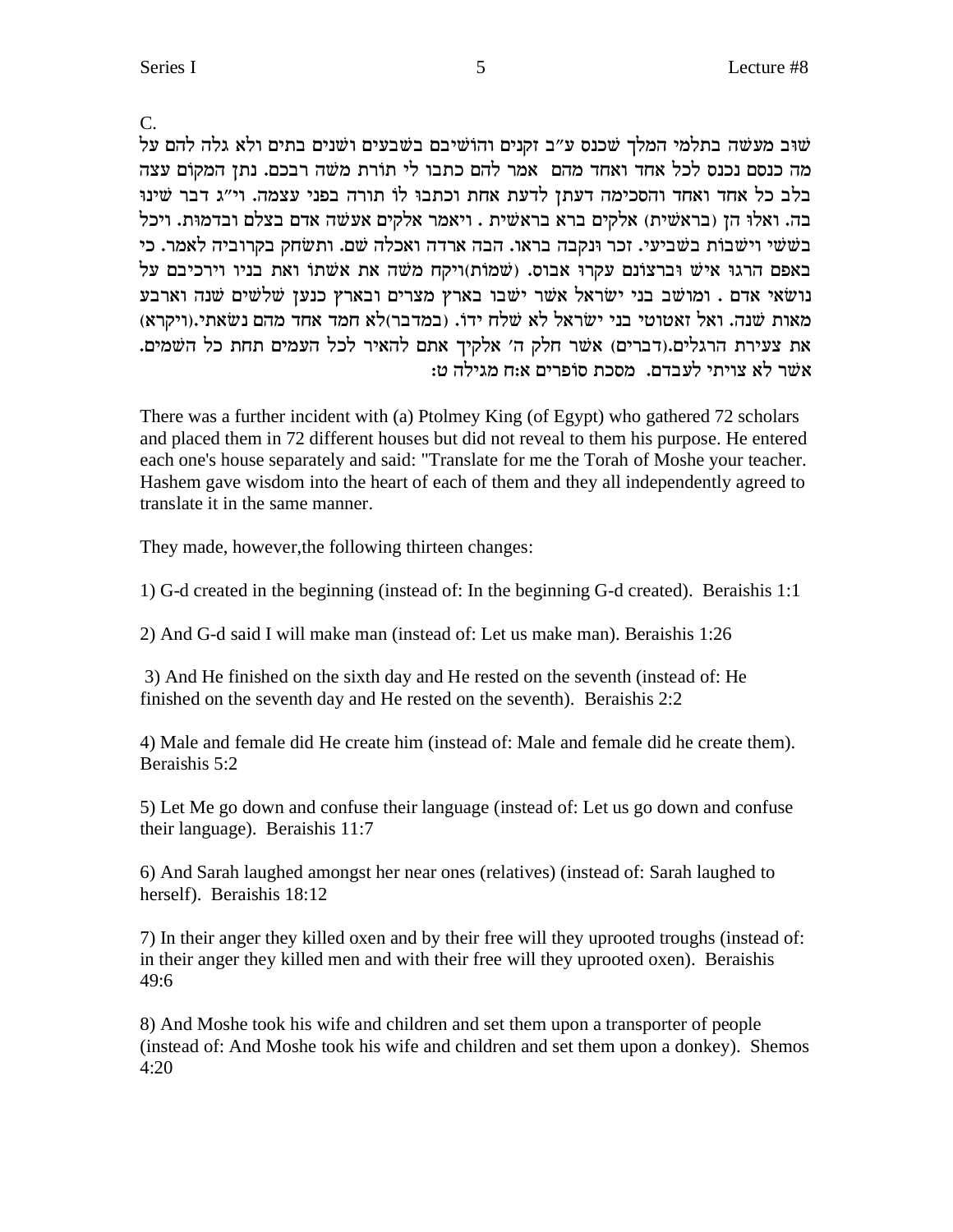9) And the sojourning of the children of Israel who dwelt in Egypt and other lands was 430 years instead of: (And the sojourning of the children of Israel who dwelt in Egypt was  $430$  years). Shemos  $12:40$ 

10) And he sent the nobility (( ) נערי (( ) והואטונטי () and he sent the nobility (( ) נערי  $24.5$ 

11) Not one desirous object (instead of: Not one donkey) Bamidbar 16:15

12) (The stars) which Hashem has apportioned to give light to all the nations (instead of: which Hashem has apportioned to all the nations). Devorim 4:19

And they will go and serve other gods and worship them or the sun or moon or any of the hosts of the heavens which I have not commanded them to worship (instead of: I have not commanded). Devorim 17:3

13) The short legged animal (instead of the hare). Vayikra 11:6

# **Maseches Sofrim 1:8, Megilla 9b**

#### VI. **Translators and Impostors**

 $\mathbf{A}$ 

כתב לך את הדברים האלה הה"ד (הוֹשׁע) אכתוב לו רובי תורתי כמו זר נחשבו. בשעה שנגלה הקב"ה בסיני ליתן תורה לישראל אמרה למשה על הסדר מקרא ומשנה תלמוד ואגדה. שנאמר (שמות) וידבר אלקים את כל הדברים האלה. אפילו מה שהתלמיד שואל לרב אמר הקב"ה למשה באותה שעה. מאחר שלמדה מפי הקב"ה אמר לו למדה לישראל. אמר לפניו רבש״ע אכתוב אותה להם. אמר לו איני מבקש ליתנה להם בכתב מפני שגלוי לפני שעובדי כוכבים עתידים לשלוט בהם וליטול אותה מהם ויהיו בזוים בעובדי כוכבים אלא המקרא אני נותן להם במכתב והמשנה והתלמוד והאגדה אני נותן להם על פה. שאם יבואו עובדי כוכבים וישתעבדו בהם יהיו מובדלים מהם. אמר לנביא אם אכתוב לו רובי תורתי כמו זר נחשבו. ומה אני עושה להם נותן את המקרא בכתב והמשנה והתלמוד והאגדה בעל פה. כתב זה המקרא. כי על פי הדברים האלה זו המשנה והתלמוד שהם מבדילים בין ישראל לבין העובדי כוכבים. שמות רבה מז:א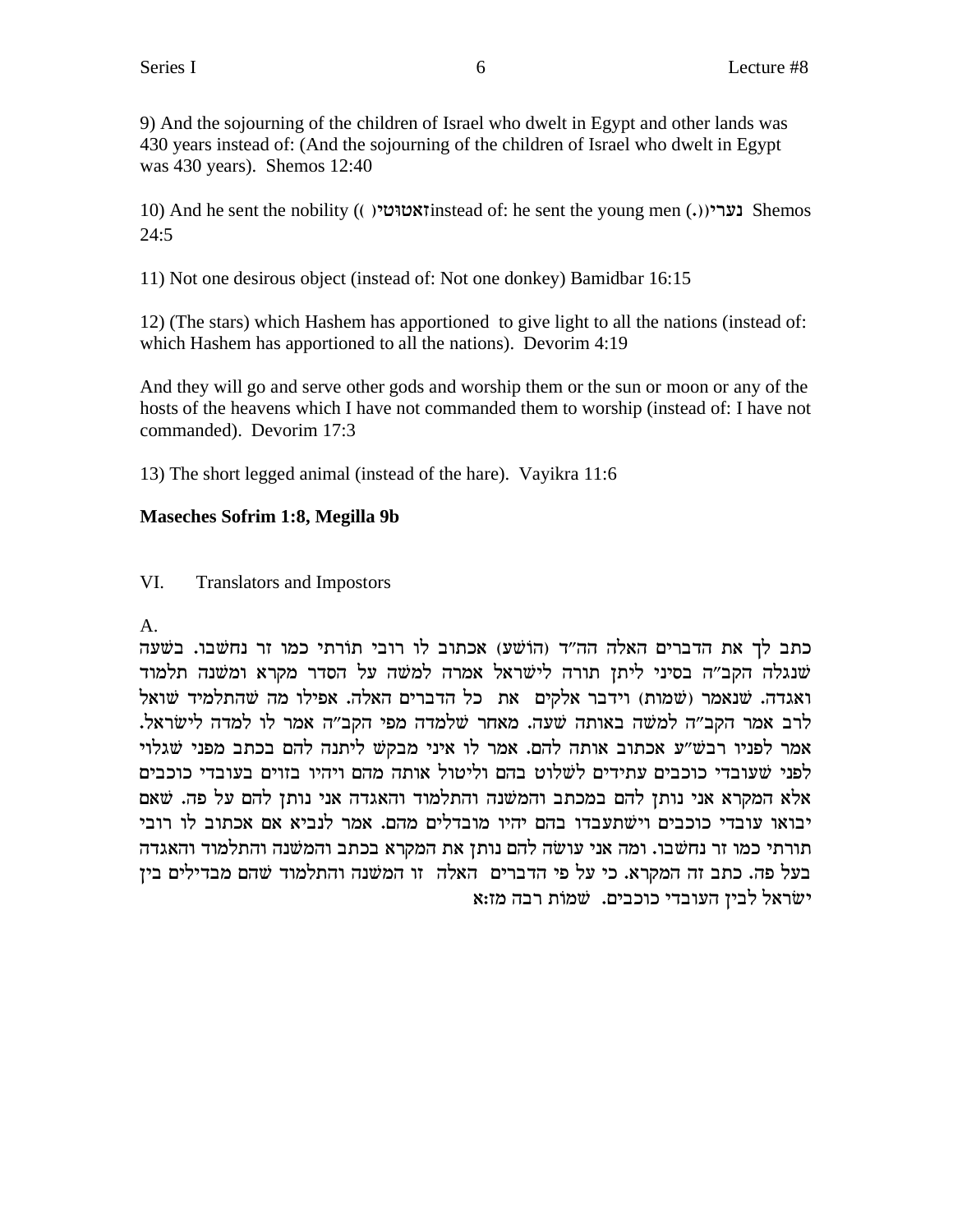"Write down these words" (Shmos 34:27). This refers to the verse "Were I to write down the bulk of my Torah you would be (eventually) considered as a stranger." (Hoshea 8:12) At the time that Hashem revealed Himself to Moshe at Sinai to give the Torah to the Jews, He taught it in order: Scripture, Mishna, Talmud, and Agadah, as it is stated " Hashem said all these things".(Shmos 20:1) Even that which a student asks of his teacher did Hashem teach Moshe at that time. After He taught it to Moshe He told him: "Go teach it to the Jews".Moshe said to Hashem: "Let me write (all of) it down for them". Hashem replied: "I don't want to give it to them in writing because I know that eventually the non-Jews will dominate them and take the Torah away from them and the Jews will become despised by them. Only the Scripture will I give in writing but Mishna, Talmud, and Agada will be kept in an oral form. If the non-Jews come and subjugate them, the Oral Law will act as a separation. Therefore the Prophet said :"Were I to write down the bulk of the Torah you would be considered as strangers." What did I do for them? I give them the Scripture in writing but the Mishna, Talmud, and Agada I give them orally. "Write these words" (Shmos 34:27) refers to Scripture. "Because according to (the verbal interpretation of) these words did I make a covenant" (ibid) refers to the Mishna and Talmud that create a separation between the other nations and the Jews. **Midrash Shemos Rabbah 47:1**

B.

ולזבח השלמים בקר שנים שנתן הקב״ה לישׂראל שתי תורות תורה שבנים שבעל פה נתן להם תורה שבכתב שיש בה תרי״ג מצות כדי למלאם מצות ולזכותם שנאמר ד׳ חפץ למען צדקו יגדיל תורה ויאדיר נתן להם תורה שבעל פה להיות מצויינין בה משאר האומות שעל כך לא נתנה בכתב כדי שלא יזייפוה ישמעאלים כשם שעשו תורה שבכתב ויאמרו שהם ישראל ועל זה אמר הכתוב (הושע) אכתוב לו רובי תורתי כמו זר נחשבו אמר הקב"ה אם אכתוב לישׂראל רובי תורתי זה המשנה שהיא גדולה מן המקרא כמו זר נחשבו. מדבר רבה יד:י

"And a peace offering consisting of two bullocks" (Bamidbar 7:17) alludes to the fact that Hashem gave two Torahs to the Jews: a written Torah and an oral Torah. He gave them a written Torah that contains in it the 613 Mitzvos in order to fill them with Mitzvos and to bestow upon them merit as it is written "Hashem is desirous for his righteousness' sake to magnify the Torah and make it glorious" (Yeshiah 42:21). He gave them an oral law to make them stand out from amongst the nations. For that reason he did not give the Talmud in writing so that the nations would not be able to tamper with it as they did with Scripture and make the claim that they are the true Israelites. Regarding this is it written "Were I to write down the bulk of my Torah they would be considered as strangers" Hashem said, "If I were to write for the Jews the bulk of my Torah (referring to the Mishna which is greater in length), then the Jews would be considered as strangers". **Midrash Bamidbar Rabbah 14:10**